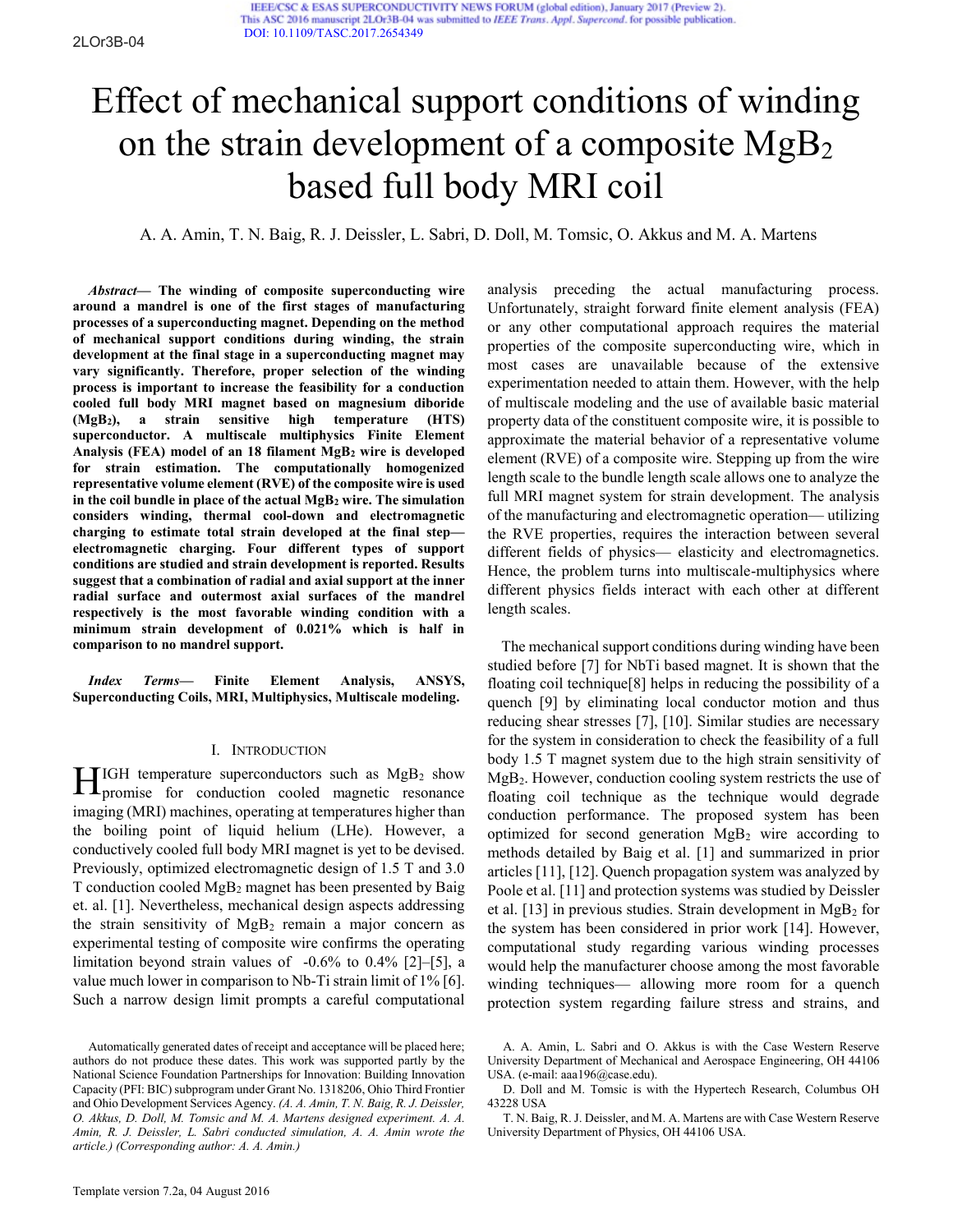2LOr3B-04

IEEE/CSC & ESAS SUPERCONDUCTIVITY NEWS FORUM (global edition), January 2017 (Preview 2). This ASC 2016 manuscript 2LOr3B-04 was submitted to IEEE Trans. Appl. Supercond. for possible publication. [DOI: 10.1109/TASC.2017.2654349](http://ieeexplore.ieee.org/document/7820118/)

would eventually result in a much robust design. Therefore, to analyze the effect of mechanical support conditions in this study, a 1.5 T full body MRI magnet system is considered and studied using a multiscale multiphysics approach based on FEA in ANSYS.

#### II. MATERIALS AND METHODS

#### *A. 1.5 T Magnet system*

Methods to optimize an MgB2 based conduction cooled MRI coil system has been elaborated in prior work [1]. Following these techniques, a ten coil system has been designed. [TABLE](#page-1-0)  contains dimensions for five of the bundles from the symmetric ten coil system. Bundle 5 is the shield coil that helps in confining the stray field between the 5 gauss line, the volume beyond which the magnetic field must be less than 5 gauss. The field inside the diameter spherical volume (DSV) is uniform on the order of 10 ppm. Each bundle is wound around a 10 mm thick mandrel with 10 mm thick sides made of Stainless Steel 302.

<span id="page-1-0"></span>TABLE I DESIGN DETAILS OF A 1.5 T CONDUCTION COOLED MRI MAGNET SYSTEM.

| Coil                                           | Inner<br><b>Radius</b><br>(m) | Outer<br><b>Radius</b><br>(m) | <b>Starting</b><br>Axial<br>position<br>(m) | Ending<br>Axial<br>Location<br>(m) |  |
|------------------------------------------------|-------------------------------|-------------------------------|---------------------------------------------|------------------------------------|--|
| Bundle 1                                       | 0.5001                        | 0.5321                        | 0.0496                                      | 0.1167                             |  |
| Bundle 2                                       | 0.5005                        | 0.5327                        | 0.2273                                      | 0.3181                             |  |
| Bundle 3                                       | 0.5000                        | 0.5321                        | 0.4639                                      | 0.5764                             |  |
| Bundle 4                                       | 0.5000                        | 0.5321                        | 0.6595                                      | 0.8699                             |  |
| Bundle 5                                       | 0.9059                        | 0.9309                        | 0.6122                                      | 0.8063                             |  |
| Current Density, $J = 118.5$ A/mm <sup>2</sup> |                               |                               |                                             |                                    |  |

#### *B. Modeling of the composite wire and magnet system*

The wire in consideration is an  $18$  filament MgB<sub>2</sub> wire shown in [Fig. 1.](#page-1-1) The CAD model of the wire is prepared in the 3D modeling software Creo Parametric. One quarter of the



<span id="page-1-1"></span>Fig. 1. 18 filament MgB<sup>2</sup> wire. Actual wire microscopic image on top left. CAD model of the wire, finite element mesh of the wire and complete bundle of the wire (Clockwise)

model is then imported into ANSYS, meshed accordingly with brick element SOLID 186. Suitable material properties are then assigned to the specified volume. A summary of the material properties are listed in [TABLE](#page-1-2) . Methods to numerically homogenize the composite wire are elaborated by Barbero [24] and have been previously employed by Boso [25], [26] and Amin [12] for composite superconducting wire. A similar

<span id="page-1-2"></span>

| SUMMARY OF THE MATERIAL PROPERTIES OF THE WIRE CONSTITUENTS |                                                          |                                    |                                                                                          |  |  |
|-------------------------------------------------------------|----------------------------------------------------------|------------------------------------|------------------------------------------------------------------------------------------|--|--|
| <b>Material</b>                                             | <b>Modulus of</b><br><b>Elasticity (GPa)</b><br>at 298 K | Poisson's<br>ratio (v) at<br>298 K | Average thermal<br><b>Expansion</b><br>Coefficient<br>$(\mu m/m.K)$ (10~298)<br>$\bf{K}$ |  |  |
| MgB <sub>2</sub>                                            | 273 [16]                                                 | $0.181$ [16]                       | $4.23$ [16]                                                                              |  |  |
| Copper                                                      | 129.5 [17]                                               | $0.355$ [17]                       | $10.9$ [17]                                                                              |  |  |
| Niobium                                                     | 103 [18]                                                 | $0.4$ [18]                         | $9.28$ [19]                                                                              |  |  |
| Monel                                                       | 179 [20]                                                 | $0.315$ [20]                       | 12.5 [20]                                                                                |  |  |
| Glidcop®<br>$AI - 60$                                       | 130 [21]                                                 | $0.32$ [21]                        | 16[21]                                                                                   |  |  |
| Epoxy                                                       | $12.9$ [22]                                              | $0.355$ [23]                       | 19.83(Through<br>Thickness), 6.23<br>(Warp or Fill) [22]                                 |  |  |
| <b>Stainless</b><br>steel 302                               | 190 [23]                                                 | $0.305$ [23]                       | 12 [23]                                                                                  |  |  |

TABLE II

approach is taken to numerically homogenize both the elastic properties and thermal expansion coefficient properties of the composite wire and are summarized on [Table](#page-1-3) . These properties are used in the FEA model to compute the stress and strain development during winding, cool-down and electromagnetic charging.

#### *C. Support conditions*

 At the time of winding— four different types of support on the mandrel can be used. No mandrel support during winding allows the mandrel to deform inwardly due to the applied

<span id="page-1-3"></span>

| Table III                                                    |  |  |  |  |  |  |
|--------------------------------------------------------------|--|--|--|--|--|--|
| NUMERICALLY HOMOGENIZED MATERIAL PROPERTIES OF THE COMPOSITE |  |  |  |  |  |  |
| SUPERCONDUCTOR.                                              |  |  |  |  |  |  |
| .                                                            |  |  |  |  |  |  |

| Material Property (Directions are shown in Fig. 1)          | Homogenized<br>wire            |
|-------------------------------------------------------------|--------------------------------|
| Modulus of Elasticity (Direction 1)                         | 112 GPa                        |
| Modulus of Elasticity (Direction 2)                         | 57.9 GPa                       |
| Modulus of Elasticity (Direction 3)                         | 59.6 GPa                       |
| Shear Modulus (Plane 1-2)                                   | 17.5 GPa                       |
| Shear Modulus (Plane 2-3)                                   | 13.4 GPa                       |
| Shear Modulus (Plane 3-1)                                   | 18 GPa                         |
| Poisson's ratio (Plane 1-2)                                 | 0.26                           |
| Poisson's ratio (Plane 2-3)                                 | 0.288                          |
| Poisson's ratio (Plane 3-1)                                 | 0.255                          |
| Avg. thermal expansion coefficient (direction. $\alpha_1$ ) | $10.1 \text{ }\mu\text{m/m-K}$ |
| Avg. thermal expansion coefficient (direction $\alpha_2$ )  | $12.9 \text{ µm/m-K}$          |
| Avg. thermal expansion coefficient (direction $\alpha_3$ )  | $12.6 \text{ µm/m-K}$          |

pretension on the wire (Case I). Only the radial support at the inner radial location of the mandrel restricts all inward deformation of the mandrel (Case II: radial displacement,  $u_r$  = *0*). The combination of radial support and axial support restricts the deformation of the mandrel in both the radial and axial directions (Case III: radial displacement, *u<sup>r</sup> =* axial displacement,  $u_z = 0$ ). Only the axial support at the two extreme axial location of the mandrel restricts any axial deformation of the mandrel but allows any deformation inward in the radial location (Case IV: *axial displacement,*  $u_z = 0$ ). After the winding is complete, all the supports are removed and the coil is thermally cooled down to 10 K and electromagnetically charged to a 1.5 T magnetic field.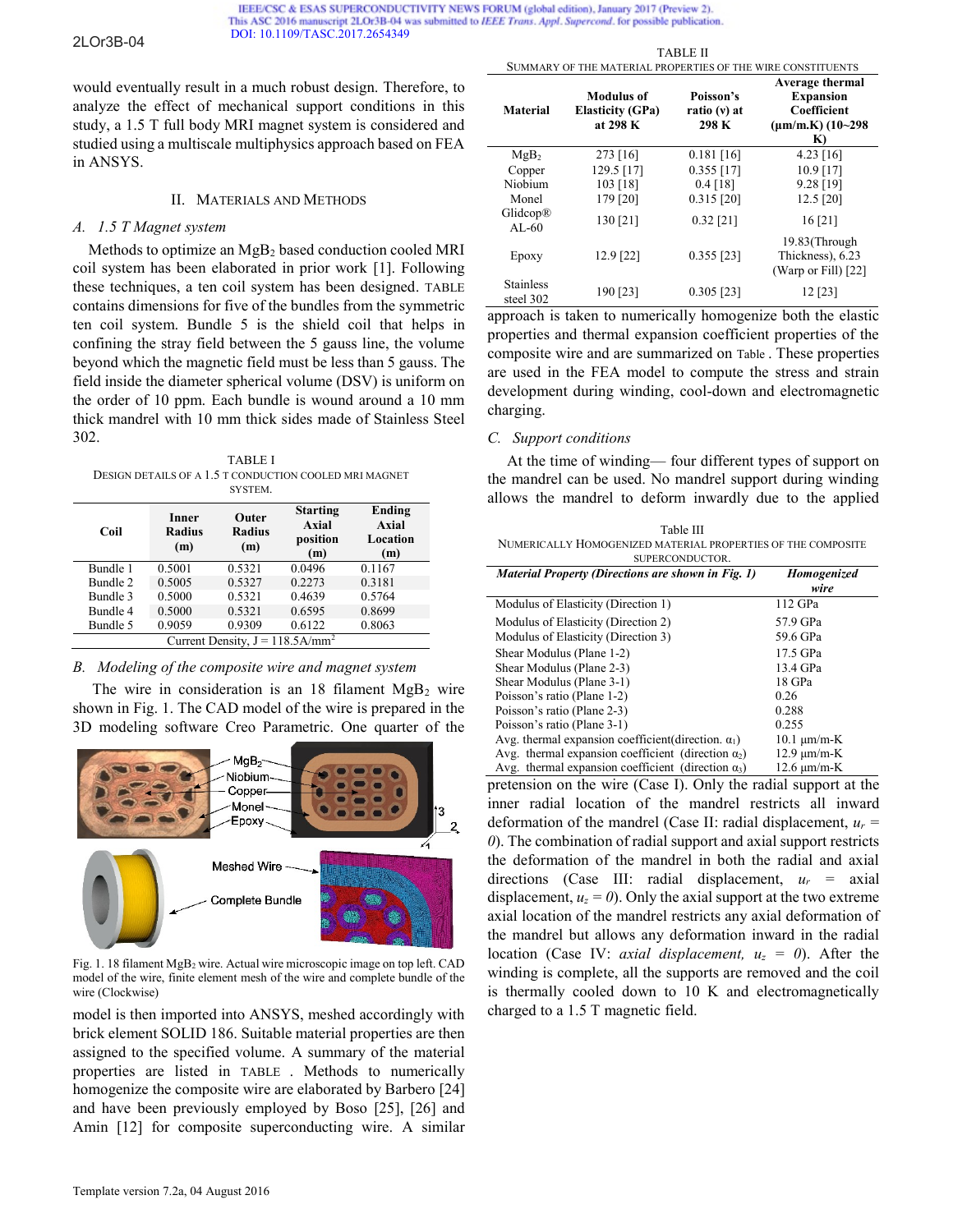IEEE/CSC & ESAS SUPERCONDUCTIVITY NEWS FORUM (global edition), January 2017 (Preview 2). This ASC 2016 manuscript 2LOr3B-04 was submitted to IEEE Trans. Appl. Supercond. for possible publication. [DOI: 10.1109/TASC.2017.2654349](http://ieeexplore.ieee.org/document/7820118/)

### 2LOr3B-04

#### III. RESULTS

The entire magnet system is solved utilizing a multiscale multiphysics FEA method as detailed in a prior article [12]. The principal strains represent a composite failure criteria more



Fig. 2. 1st principal strain on all five bundles of the 1.5 T magnet system. Mandrel regions are shaded in gray. The plot is at the mid-plane from the mandrel inner surface to the outermost radial location of the bundles.

accurately [27] rather than the von Mises criteria and should be the primary concern. Also, the composite  $MgB_2$ superconducting wire fails at 0.4% tensile strain under uniaxial tensile loading as demonstrated experimentally [2]–[5]. Hence, fig. 2 shows the  $1<sup>st</sup>$  principal strain development in all of the





five bundles after the winding is complete. There was no mandrel support in the radial direction for this case. From this figure, maximum strain development is observed in bundle 5 (shield coil). Therefore, considering only bundle 5 would be enough to picture the overall scenario of maximum strain development. The coil bundles undergo different processes winding, cool-down and electromagnetic charging (excitation) and accumulates strain throughout these processes. Fig. 3 shows tangential (hoop) strain development on bundle 5. Tangential strain is plotted in this case because this strain helps to understand the strain change with ease across different processes: winding, cool-down and electromagnetic charging. Form the figure, it is observed that the bundles are under tensile strain. As the system is cooled down to 10 K operating temperature, the strain drops and part of the bundle is now under compressive strain. After excitation, the strain in the bundle increases and becomes tensile but stays well below engineering



Fig. 4. Maximum shear stress in bundle 5 at different steps of manufacturing and operations.

design strain limit of 0.2% (half of the 0.4% irreversible strain).

During winding, if the floating coil technique is employed, the mandrel and coil bundle stay free of each other. Implementation of this winding technology facilitates the free movement of the bundle when the magnet is excited. However, conduction-cooled magnet would experience degradation in heat transfer and affect the cooling system attributed to decreased contact conductance if floating coil technique is employed. Hence, the mandrel and bundles are attached to each



Fig. 5. 1st principals strain due to different winding support cases after the magnets are charged to 1.5 T field

other in this case. Maximum shear stress along the mid-plane from inner to outer radial locations is plotted in fig. 4 to understand the failure in the epoxy. A maximum shear stress of 28 MPa is observed at the outer surface of the bundle. The shear strength of epoxy at 4 K is 232 MPa [28]. The developed shear stress is well within the range of the failure strength of epoxy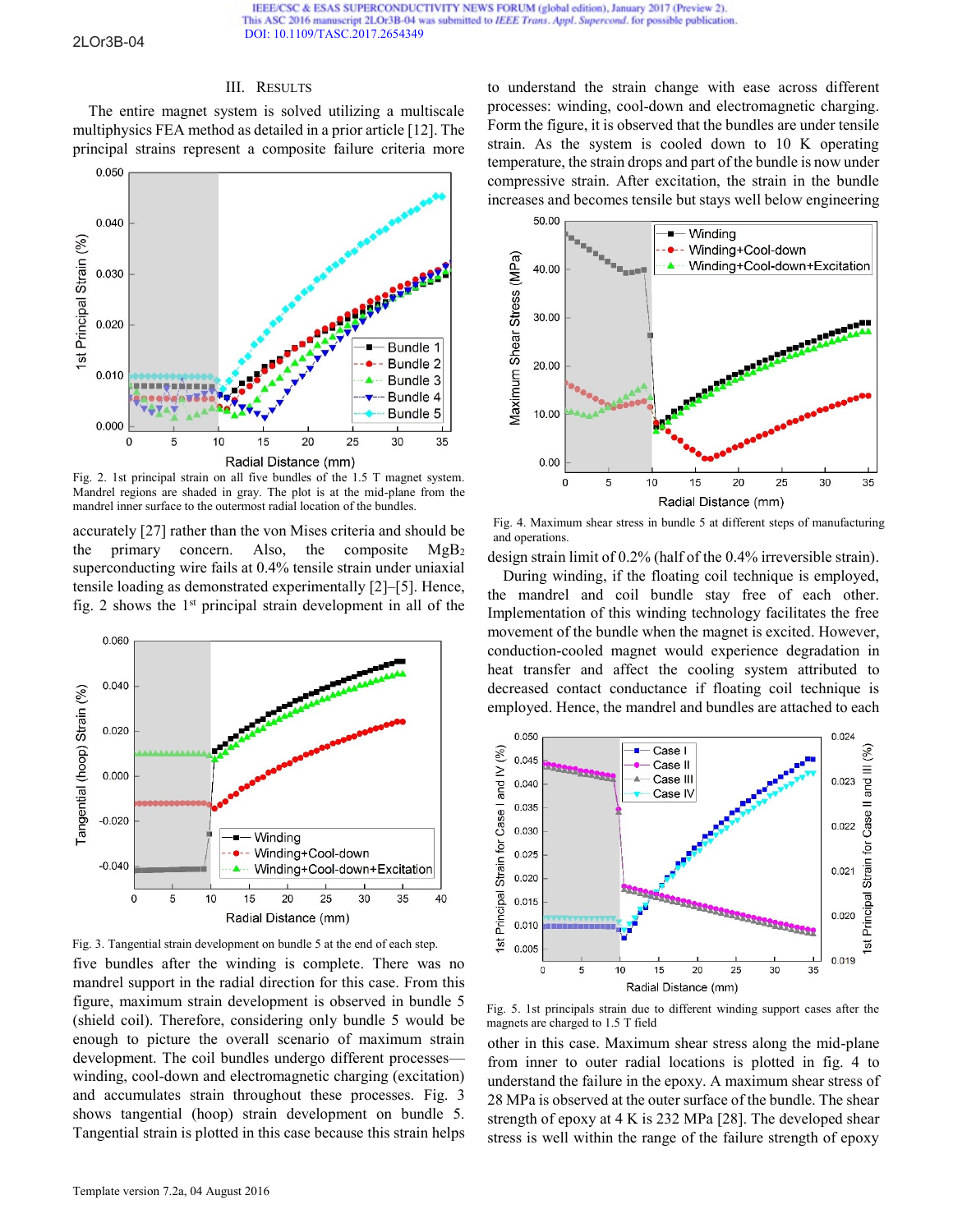#### 2LOr3B-04

and hence indicates a safe operation of the magnet system.

Four different boundary conditions has been employed during the winding process and subsequently removed prior to the cool-down and electromagnetic charging. The boundary



Fig. 6. Hoop strain on bundle 5 with case II

conditions are described previously in the section 'Support conditions' and the 1<sup>st</sup> principal strain development after electromagnetic charging is plotted in fig. 5. In case of no radial support on the mandrel, the mandrel and bundle both are allowed to deform inwardly due to the applied compressive stress by the pretension (31.14 MPa) [12] on the wire. This inward deformation assists in stress relaxation in the tangential direction and helps reduce the tensile stress in the lower layers at the time of winding as shown in fig 3. The tangential stresses are the most dominant stress components, and constitutes the majority of the  $1<sup>st</sup>$  principal strain. Therefore, the  $1<sup>st</sup>$  principal



strain closely follows the trend of tangential strain. For case IV, the mandrel is supported in the axial direction. Hence, the  $1<sup>st</sup>$ principal strain is similar to case I. Fig. 7. Maximum shear stress on bundle 5 during electromagnetic excitation.

However, when case II and case III are employed, the deformation of the mandrel is restricted in the inward radial direction. This restriction allows the tangential stress to stay almost constant through the bundle along the radial direction.

During cooldown, the stresses reduce as the mandrel shrinks more in comparison to the bundle. This shrinkage allows extra space for the bundle to relax as the strain developed. As a result, from fig. 6, it is observed that the strain values drop after cooldown process. When the bundles are charged with the excitation current, they expand radially outward due to the Lorentz force. Again, as the inner surface of the mandrel is supported with constraints, most stress development occurs in the mandrel. As a result, higher strain development is observed in the mandrel while strain in the bundle is comparatively smaller. In a similar fashion, when case III is used, strain development is maximum in the mandrel while strains in the bundle stays low with a decreasing trend.

From fig. 5 when different boundary conditions are compared for the strain development, it appears that supporting the mandrel with radial support with axial support (Case III) is the most beneficial in terms of keeping the strains low. It is observed that not only the strain development is low but also the variation of the strain is narrow which is around 0.001% with a maximum strain occurring at the bundle-mandrel interface of 0.0207% to the outer most radial location of 0.0197%. This uniform strain development introduces a stabilization factor to the design that would help during quench induced strain due to hot spot.

Along with the strain development in the bundle, epoxy cracking is another major concern to design the magnet [9]. In order to check the integrity of the magnet bundle, maximum shear stress is also plotted for different support conditions. Again from fig. 7 it is clear that the shear stress is smaller in the bundle  $(\sim 13 \text{ MPa})$  when support condition II or III is employed. This is about 12 MPa lower than support condition I and IV. Hence, it is suggested that the use of radial support along with axial support during wire winding minimizes the strain and shear stress development.

## IV. CONCLUSION

Four different types of support conditions are investigated using the multiscale multiphysics FEA method to study the effect of strain and shear stress development on the coil bundles. In order to maintain a low strain and shear stress, supporting the mandrel radially along with axial support on the axial locations of the mandrel is beneficial over no radial support when a stainless steel mandrel is used for an 18 filament MgB2 composite superconducting wire.

## ACKNOWLEDGMENT

The staffs at Hyper Tech Research Inc. has been an integral part of this study; their insights and helpful suggestions are greatly appreciated. Authors also appreciate contribution of Charles Poole at Case Western Reserve University.

## **REFERENCES**

- [1] T. Baig, Z. Yao, D. Doll, M. Tomsic, and M. Martens, "Conduction cooled magnet design for 1.5 T, 3.0 T and 7.0 T MRI systems,' *Supercond. Sci. Technol.*, vol. 27, no. 12, p. 125012, Dec. 2014.
- [2] P. Kováč, L. Kopera, T. Melišek, M. Rindfleisch, W. Haessler, and I. Hušek, "Behaviour of filamentary MgB 2 wires subjected to tensile